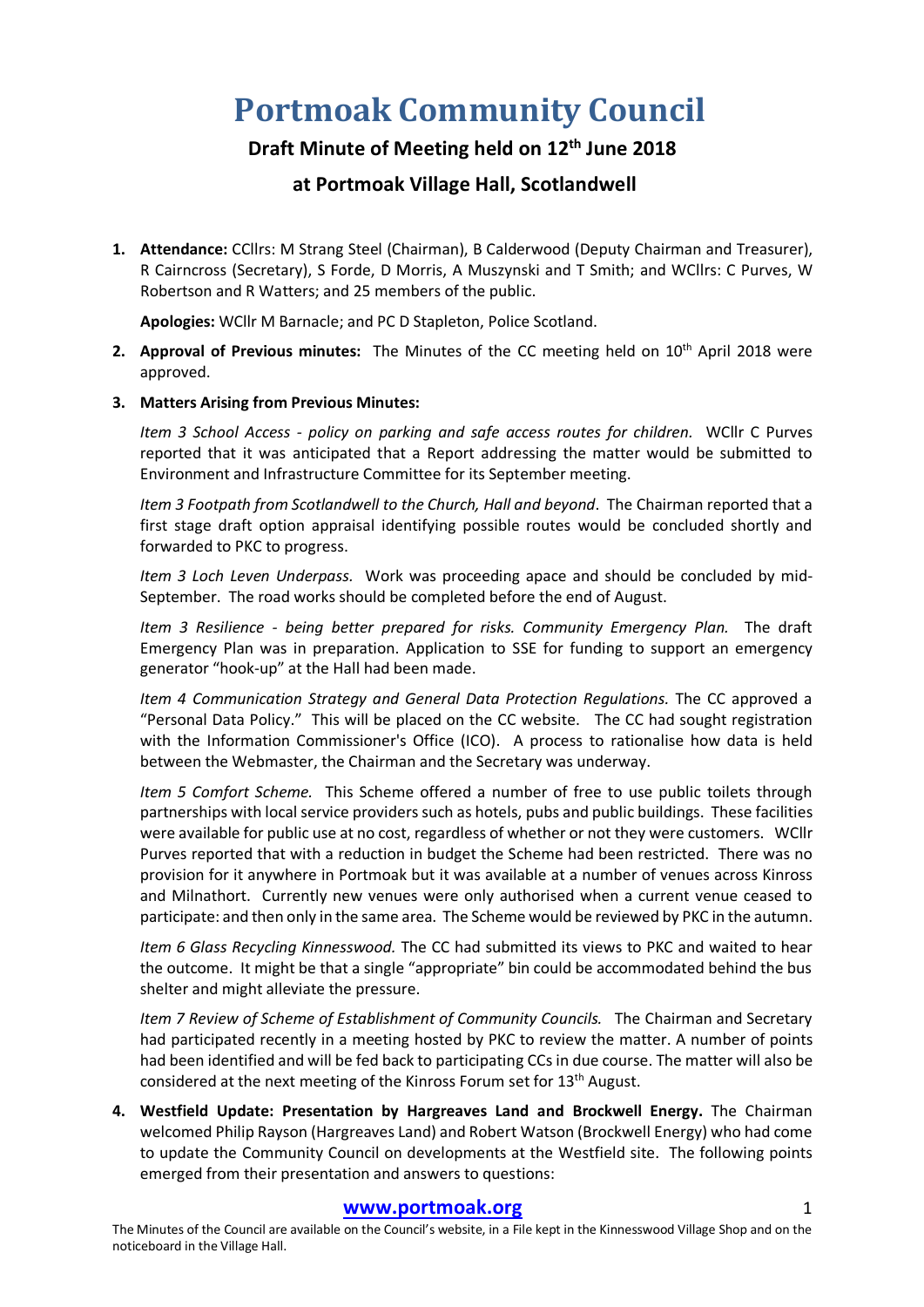- Hargreaves Land was a large and diverse company and that Brockwell Energy had been established in 2017 as a wholly owned subsidiary to focus on a range of energy related developments including: energy from waste plants; solar farms; peak supply energy generation and wind farms
- An intention to grant letter had been issued in response to the planning application in principle for the development of the site in October 2017. It was anticipated that a section 75 agreement and section 76 agreement (relating to the contribution to PKC for road maintenance) would be signed very shortly to allow a formal decision notice to be issued within the next two months.
- The application for the installation of up to 10 gas engines to generate electricity was the responsibility of Brockwell Energy. Subject to the decision of Fife Council planning consent was anticipated within the next two months.
- Comprehensive survey work was being undertaken to inform further developments. It was anticipated that before the year end the site master plan would be revised and that there would be an application for an energy from waste plant (EfWP). Build completion would be before the end of 2019
- There was an active interest in securing independent businesses to develop on site. An inducement was cheaper electricity supported by long term supply contracts from the EWP which could also supply the national grid. Electricity from the 10 gas engines could either supply the grid or back up the supply for local businesses.
- There was a commitment to establish a Community Liaison Group. The Chairman agreed to follow up separately the arrangements for establishing such a Group.
- Infinis had discharged the planning permission they had for a waste plant. Traffic from that had been included in the traffic analysis presented with the Hargreaves planning application. Thus the impact of transport along the B9097 was likely to be reduced from that set out in the original EIA planning applications. That said there was no way of estimating the additional impact of transport generated from independent businesses established on the site.
- There was no prospect of using rail to transport waste but new businesses may be interested in participating in commissioning the rail link that supplies the site. Use of that option was encouraged.
- Waste was likely to be of local origin and trucked in. Whether it would arrive "sorted" or whether that "sort" would occur on site with waste unsuitable for the EfWP being trucked out was unclear.
- Waste from energy plants were not at risk of becoming redundant in Scotland there was shortage of capacity.
- Provision of an off-road walking and cycling route alongside the B9097 could be a matter to raise through the Community Liaison Group. It was emphasised that that forum must be two way with the developer listening to what the community had to say.
- Rigorous environmental checks by SEPA should ensure that the EfWP is compliant with environmental regulations. It was unclear whether such checks extended to the impact of transport along the B9097
- The impact on the 42 residences along the B9097 had not so far been properly assessed particularly the impact on health. The interests of two large farms which straddle the B9097 had still to be properly assessed.
- Site security was a significant and current problem. There had been: regular fires and police call-outs; and an increasing invasion of motor bike and 4x4 scramblers.

# **www.portmoak.org** 2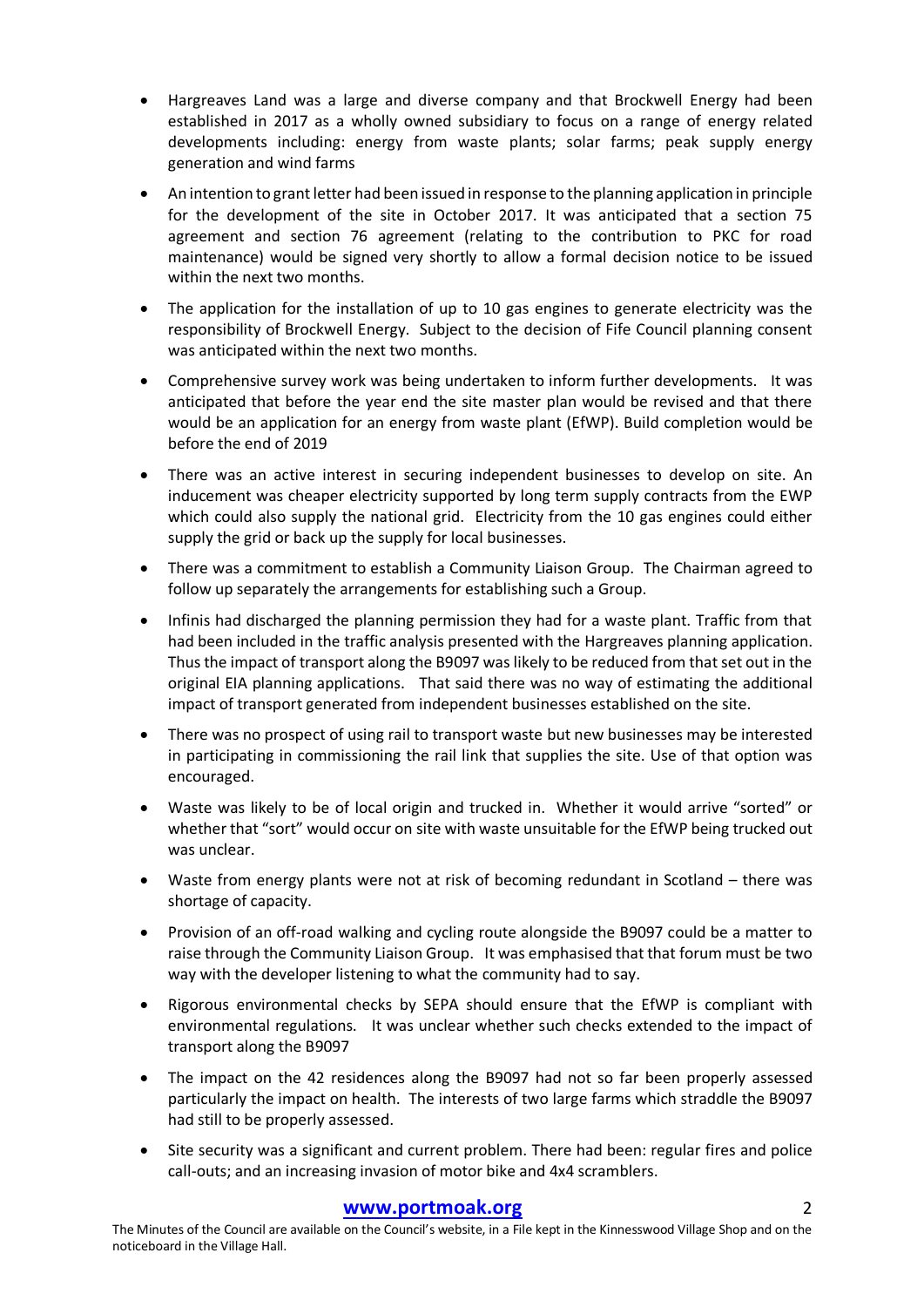- Current water pollution on-site is being addressed.
- Speculation in the press that Brockwell Energy might be subject to a change of ownership was acknowledged as correct. Were that to happen it was not thought that plans would be disrupted. Leases and options were in place between Hargreaves and Brockwell at the moment and Hargreaves would remain overall owner of the site.

Mr Ryson and Mr Rayson were thanked for their update.

**Conclusion:** Significant activity can be anticipated over the next year. The ability to monitor and review carefully what is happening would be important. The establishment of the Community Liaison Group would be an important first step.

## **5. Reports**

- 5.1 **Police:** There was no local police report. The Area Commander's Bulletins of 9<sup>th</sup>, 16<sup>th</sup>, 23<sup>rd</sup> and  $30<sup>th</sup>$  May and of  $6<sup>th</sup>$  June May were noted.
- 5.2 **Treasurer**: The balance at the month ending 30<sup>th</sup> April was £284.80 in the General Account; and £1,192.48 in the Michael Bruce Way Account giving a total of £1,477.28 The new "Holding Account" No. 3 held £1, 500.00.

# 5.3 **Planning**:

- *New applications:*
	- **a. 18/00667/FLL** Former Lomond Inn, Kinnesswood. Erection of a dwellinghouse.
	- **b. 18/00666/CON** Former Lomond Inn, Kinnesswood. Complete demolition of a building**.**

These applications lay within the Kinnesswood Conservation Area. Together they sought to modify the planning consents already granted for: a) the part demolition of the Inn and demolition of the Annexe building and outbuildings (16/00325/CON); and b) part demolition, change of use and extension of the Inn to form a dwellinghouse, erection of 4 dwelling houses and associated works (16/00326/FLL). The purpose of the modification was to seek the complete demolition of the Inn on Plot 1 and its replacement with a new dwellinghouse with a different footprint and set back from Main Street.

The Community Council **objected** to these proposals. The primary reasons for doing so were:

- **Conservation.** The Community Council was mindful that this development lay at the heart of the Kinnesswood Conservation Area. This was an historic building and formed a significant part of the development making a critical contribution in both its design and setting to the Conservation Area. The building was specifically mentioned in the PKC appraisal of the conservation status of the village as forming "the focus of the approach to the village from the south." In 2016 the CC had welcomed the proposal to retain the original Inn by building a new property around its shell. Its position on that matter remained unchanged. It would wish to see the applications to retain the old Inn, for which there is already planning consent, taken forward. It believed that this development should enhance and not despoil that Area. It noted that the applicant has not made out a case overcoming the presumption applicable to unlisted buildings in conservation areas for retention of the remainder of the building.
- **Revised cost appraisal.** The Community Council agreed with and supported the views expressed by Historic Environment Scotland which succinctly stated*. "The information provided in the revised cost appraisal does not, in our view,*

# **www.portmoak.org** 3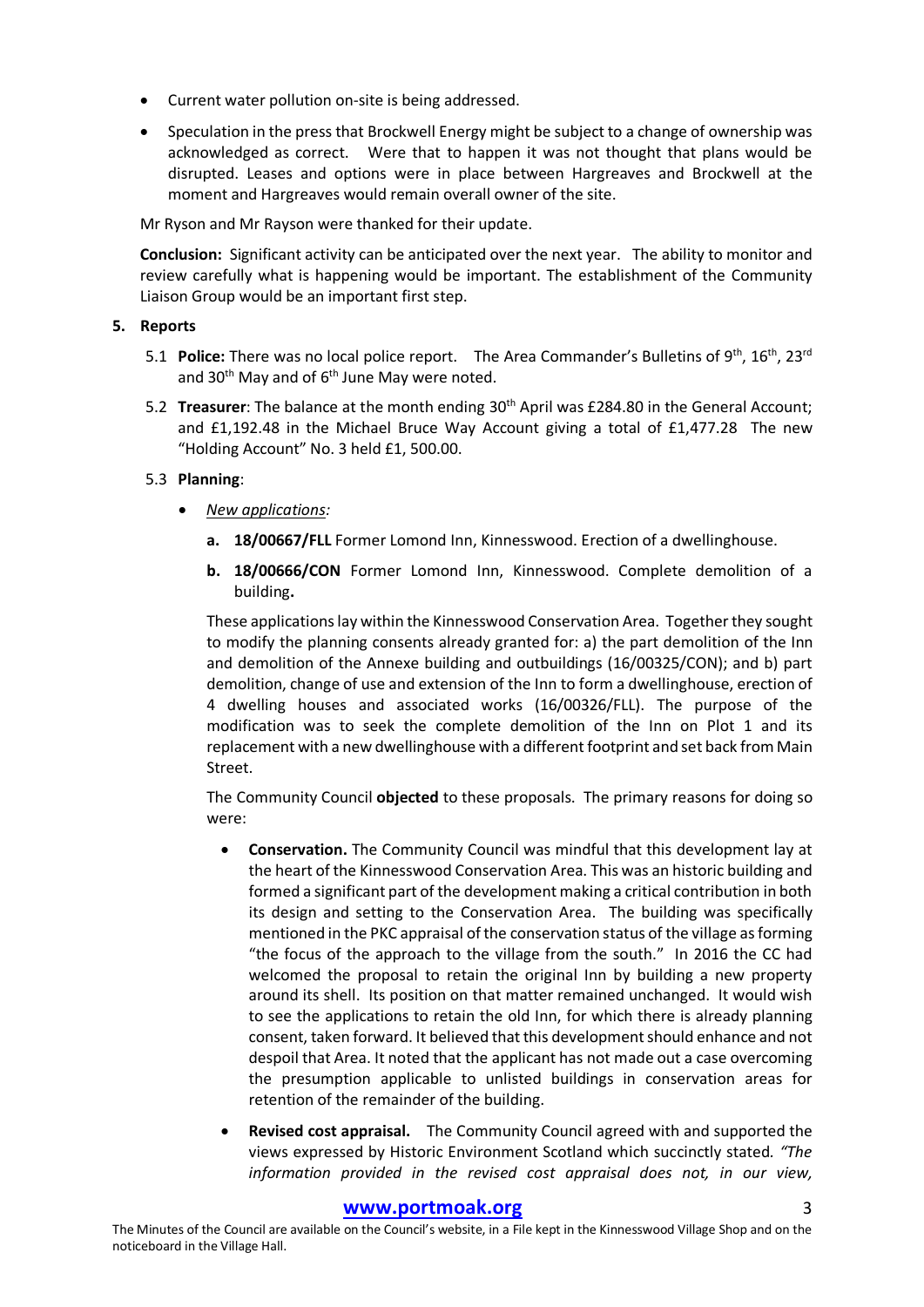*demonstrate the non-viability of retaining the existing structure. The costs of repair are not balanced against end value. There is no information to demonstrate that these costs couldn't be supported by the proposed new development elsewhere on the site, or that a different project couldn't be achieved by the engagement of a restoring purchaser for this structure."*

If the application for demolition were to be refused, it would follow that the application 18/00667/FLL for building a house on the site must be refused too.

In the event that the Council grants planning consent for the demolition, the Community Council would nevertheless object to the house proposed in application18/00667/FLL on grounds of scale. It would look more favourably on a reduced scale and footprint of any new build on Plot1 and on including within it smaller housing units for example, flats or apartments. It will write to PKC planning accordingly.

Separately the CC would seek a meeting with the developer to explore options for the site.

- **c. 18/00881/FLL** The Cobbles, Kinnesswood. Change of use garage to dwelling house. No comment.
- **d. 18/00827/LAW** Balneathal Farm Easter Balgedie. Formation of a silage pit. No comment.
- *Progress with Developments:*
	- **a.** *17/02227/FLL Levenmouth Scotlandwell: Erection of two houses*. There had been no response from the Chair of the PKC Development Management Committee to the letter from the Chairman. The matter would be pursued.
- **5.4 Roads:** CCllr Bruce Calderwood reported that limited progress had been made on outstanding road matters. A full Report would be made to the forthcoming July meeting. Plans to close the A911 from the Golf Club as far as the centre of Scotlandwell for resurfacing between the hours of 9.30 - 4.30 and from 23rd July to 10th August were considered. The more imminent closure of the B920 between its junction with the A911 Main Street, Scotlandwell to its junction with the C50 Righead to Auchmuirbridge from 18th June for 20 days to permit carriageway patching works was also considered. This would occur at the same time as the B9097 has traffic regulation to accommodate the new underpass at RSPB Loch Leven. CCllr Calderwood would explore whether delaying the A911 closure to the October holidays could be a possibility. Given the wider community impact of these closures CCllr Calderwood and WCllrs will explore whether CCs should be told directly by PKC of such plans for road closures.

A resident explained that the traffic risk around the Wester Balgedie Toll junction remained serious. Vehicle Activated Speed signs were not the solution. The installation of traffic lights to control the junction is required. Despite good will to take this forward it had not been possible to find the required funding. CCllr Calderwood would write to PKC to seek that the matter is reviewed. The matter of funding sources would be considered further by Ward Councillors.

5.5 **Paths**: CCllr Tom Smith. No report.

# **6. PKC Ward Cllr Reports**

*WCllr C Purves.* Arrangements to finalise a PKC scheme for participatory budgeting for communities including community councils were in hand. This was separate from the not dissimilar and recently launched scheme by the Scottish Government.

**7. Matters previously notified to the Secretary plus matters raised from the floor:** *Democracy Matters Convention: People to have their say on Scotland's public services.* This was a listening

# www.portmoak.org

The Minutes of the Council are available on the Council's website, in a File kept in the Kinnesswood Village Shop and on the noticeboard in the Village Hall.